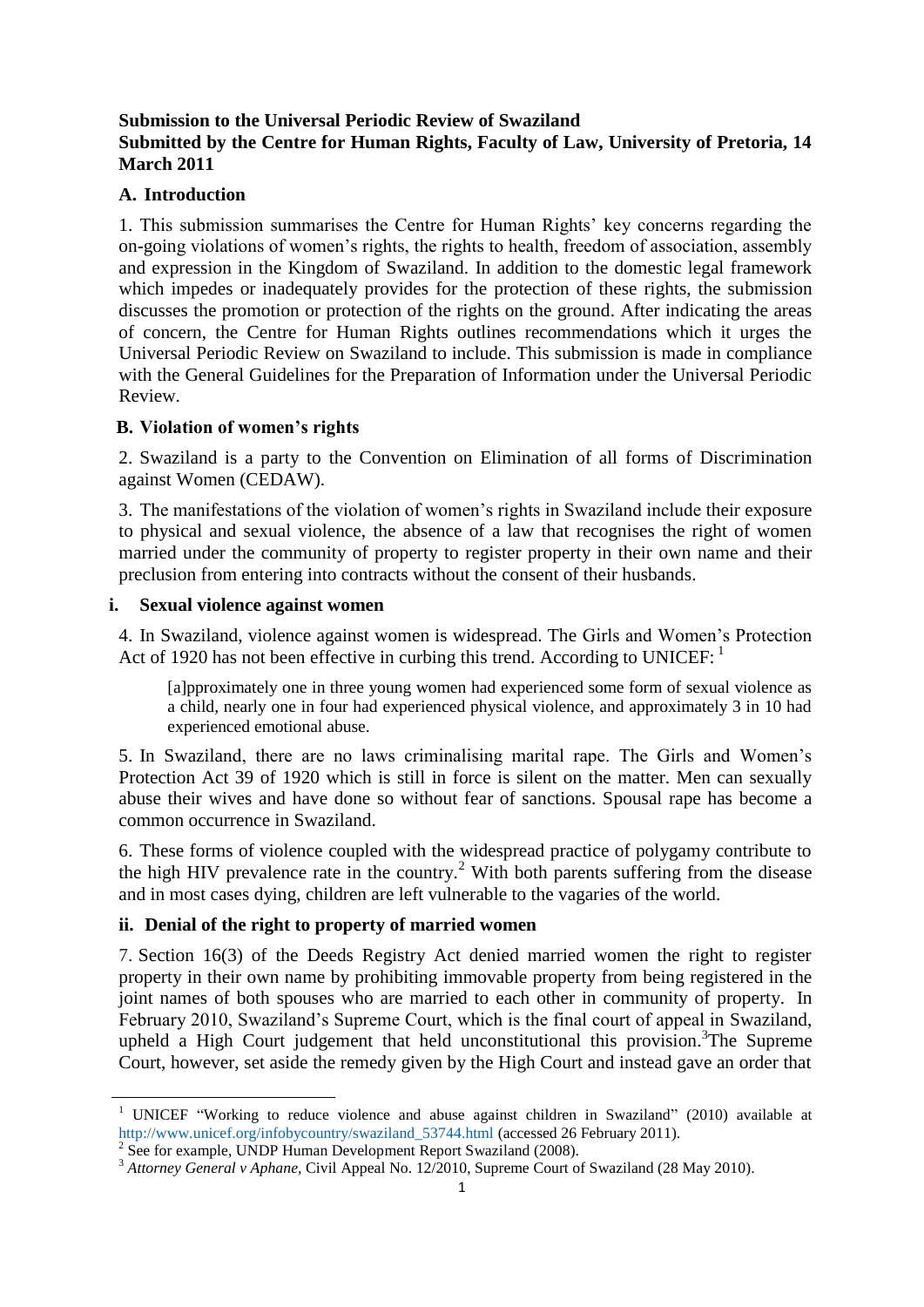the invalidity of section 16(3) be suspended for a period of twelve months to enable parliament to come up with a law that corrects the invalidity of the provision.<sup>4</sup> This historic judgment grants married women the right to register property in their own name which previously was curtailed by law. Although this judgement marks an important turning point for the rights of women in Swaziland, ten months after the judgement, parliament still has not passed legislation to correct the invalidity in section 16(3) of the Act. In addition, the application of this invalidation is limited to couples married under civil law. There are two kinds of marriages in Swaziland; those regulated by civil law and those regulated by Swazi customary law. The customary law, under which married women cannot register property in their own name, continues to regulate most marriages concluded in Swaziland. This denies women married under customary law the benefits of the judgement and the new law, when it is enacted.

8.Under customary law, a married woman still cannot freely have access to land and cannot inherit land in accordance with the 1902 Administration of Estates Act. Furthermore, under customary law women are regarded as minors who cannot purchase land without the authorisation of their husbands.<sup>5</sup> This is contrary to the Constitution of Swaziland and Article 16 of CEDAW which grants equal rights to both spouses in respect of the ownership, acquisition, management, administration, enjoyment and disposition of property. As a result, most married women in Swaziland do not exercise their right to own property. The consequences of this inequality are enormous. Women are financially dependent on men. According to The World's Women 2010, less than a quarter of married women have a say in purchases for daily household needs in Swaziland.<sup>6</sup>

#### **C. The right to health**

9. Swaziland has acceded to the International Covenant on Economic Social and Cultural Rights (ICESCR) without any reservations.

10. The right to health is not justiciable in Swaziland but falls under Chapter V of the Constitution which provides for the directive principles of state policy and the duties of the citizen. Section 60 (8) states: "Without compromising quality the State shall promote free and compulsory basic education for all and shall take all practical measures to ensure the provision of basic health care services to the population."

11. Although the government of Swaziland has taken steps to facilitate access to healthcare services to its citizens, its efforts are insufficient. Swaziland has the highest HIV/AIDS prevalence rate in the world. According to UNAIDS, in 2009 there was an estimated 180,000 people living with HIV/AIDS of a total population of 1.4 million<sup>7</sup> and women are the most infected group.<sup>8</sup> The scourge does not leave out children as there are about  $14,000$ children infected with HIV and 69,000 orphaned due to AIDS.<sup>9</sup>

1

<sup>4</sup>  *Attorney General v Aphane* (n 4 above), para 70.

<sup>&</sup>lt;sup>5</sup> Office of the Resident Coordinator for the United Nations (Swaziland) United Nation Millennium Development Goal, Gender equality and empowering women – Goal 3 available at [http://www.un.org.sz/index.php?option=com\\_content&view=article&id=18&Itemid=61](http://www.un.org.sz/index.php?option=com_content&view=article&id=18&Itemid=61) (accessed 11 February  $2011$ ).

<sup>6</sup> United Nations report "The world"s women 2010" (2010) 171.

<sup>7</sup> Government of the Kingdom of Swaziland ["Monitoring the declaration of commitment on HIV/AIDS](http://www.unaids.org/en/CountryResponses/Countries/swaziland.asp)  [\(UNGASS\) Swaziland country report"](http://www.unaids.org/en/CountryResponses/Countries/swaziland.asp) available at

http://www.unaids.org/en/Regionscountries/Countries/Swaziland/ (2010) (accessed 6 March 2011).

<sup>&</sup>lt;sup>8</sup> As above.

 $9$  As above.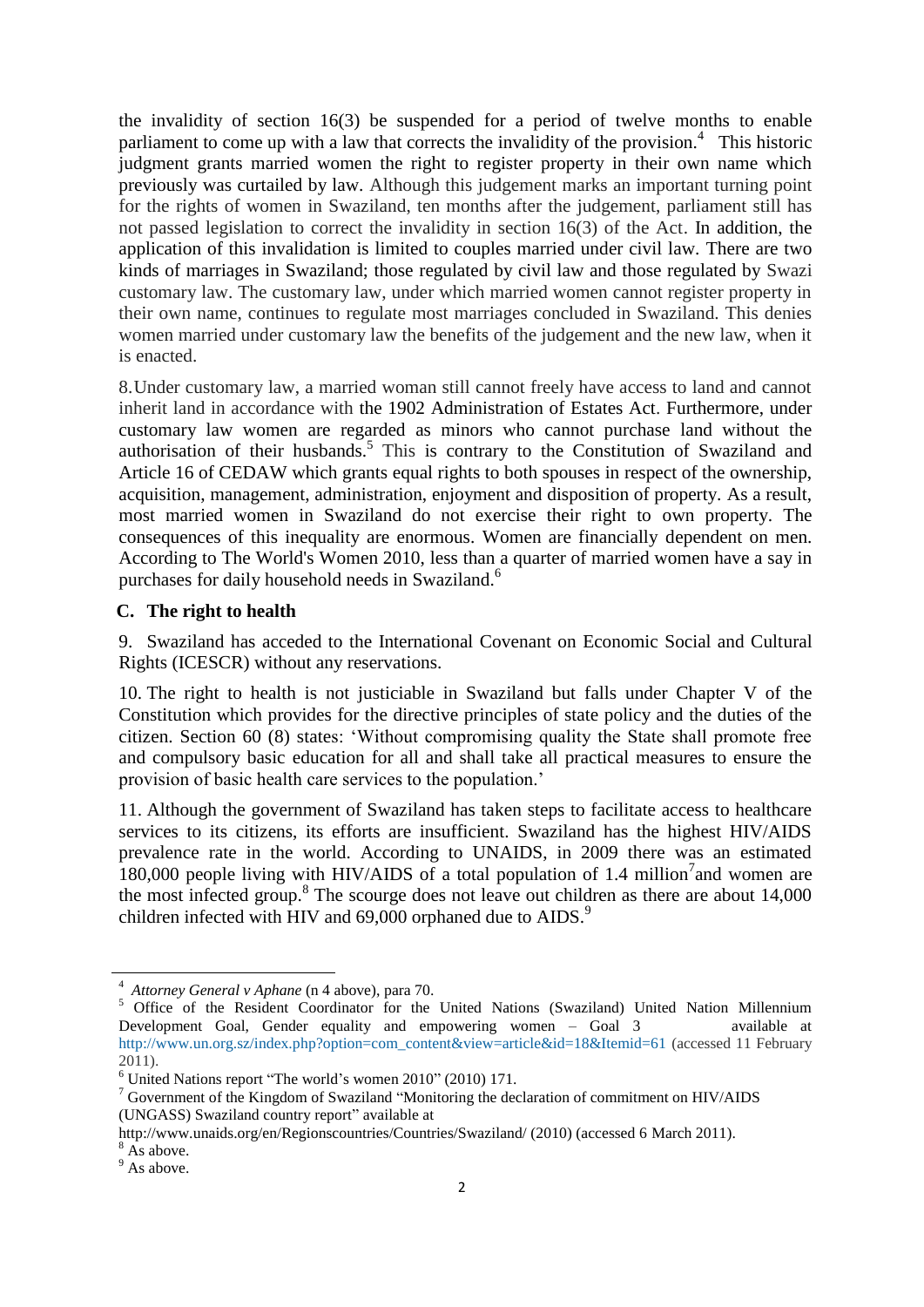12. A key factor that contributes to the spread of HIV/AIDS is the customary practices of the Swazi people who are mostly rural. There exist a myriad of practices that are inimical to combating HIV/AIDS such as polygamy and the resultant general acceptance of men having multiple partners, women having many children and the dislike of condoms and family planning.<sup>10</sup>

13. People living with HIV/AIDS face stigma and discrimination. They are treated with disdain and are socially excluded. This prevents them from seeking prompt medical attention and, when they do, complying with the drug administration.<sup>11</sup>

14. The prevalence of tuberculosis (TB) in Swaziland is at a high record with a TB/HIV coinfection rate of 80%.<sup>12</sup> There have been cases of unavailability of TB drugs and also a lack of information and advocacy on the means of transmission of TB. Hospitals are breeding grounds for the spread of TB as most patients are exposed to infection when they come to the hospital. $^{13}$ 

#### **D. Violation of freedom of expression, association and assembly**

15.Freedom of expression is guaranteed by section 24 of the Constitution. This right is also provided by the article 19 of the International Covenant on Civil and Political Rights (ICCPR) which the Kingdom of Swaziland acceded to on 26 March 2004. However, the freedom of expression is being flagrantly violated by the government of Swaziland.

16.The definition of terrorism provided by section 2 of the Suppression of Terrorism Act (STA) is broad and imprecise and suppresses freedom of opinion, expression, association and assembly. The definition is not limited acts committed with the intention of causing death or serious bodily injury, or the taking of hostages or acts committed with the aim to further an underlying political or ideological goal.

17.The problems caused by this broad and imprecise definition is intensified by section 19(2) of the Act which shifts the onus of proof to the accused by stipulating that "it shall be a defense for a person charged with an offence under this section to prove that the entity in respect of which the charge is brought was not a terrorist group...'. As long as the impreciseness in the Act is not averted, the application scope of the STA can be extended as far as needed to target those who express legitimate criticism against government.

18. Furthermore, the Sedition and Subversive Activities Act provides that anyone "who utters any words with subversive intention shall be guilty of an offence". Subversive is defined as "supporting, propagating or advocating any act or thing prejudicial" to "public order' or 'the security of Swaziland' or 'indicating ... any connection, association or affiliation with or support for an unlawful society". This is an overly broad and vague definition, places extensive restrictions on freedom of expression and is not in compliance with international human rights instruments guaranteeing freedom of expression as it fails to limit the definition to acts that represent a real danger to national security.

 $\overline{\phantom{a}}$ 

 $10$  See for example, Integrated Regional Information Networks (IRIN), "Swaziland: A culture that encourages HIV/AIDS" 15 April 2009 available at http://www.unhcr.org/refworld/docid/49e6ef2dc.html (accessed 13 March 2011).

 $11$  See for example, USAID, "Health profile: Swaziland" (2005).

<sup>&</sup>lt;sup>12</sup> B Ramakant "Swaziland: Fight against TB in troubled waters" Now Public Crowd Powered Media (2010) available at <http://www.nowpublic.com/health/swaziland-fight-against-tb-troubled-waters#ixzz1DjjTTSeD> (accessed 11 February 2011).

 $^{13}$  As above.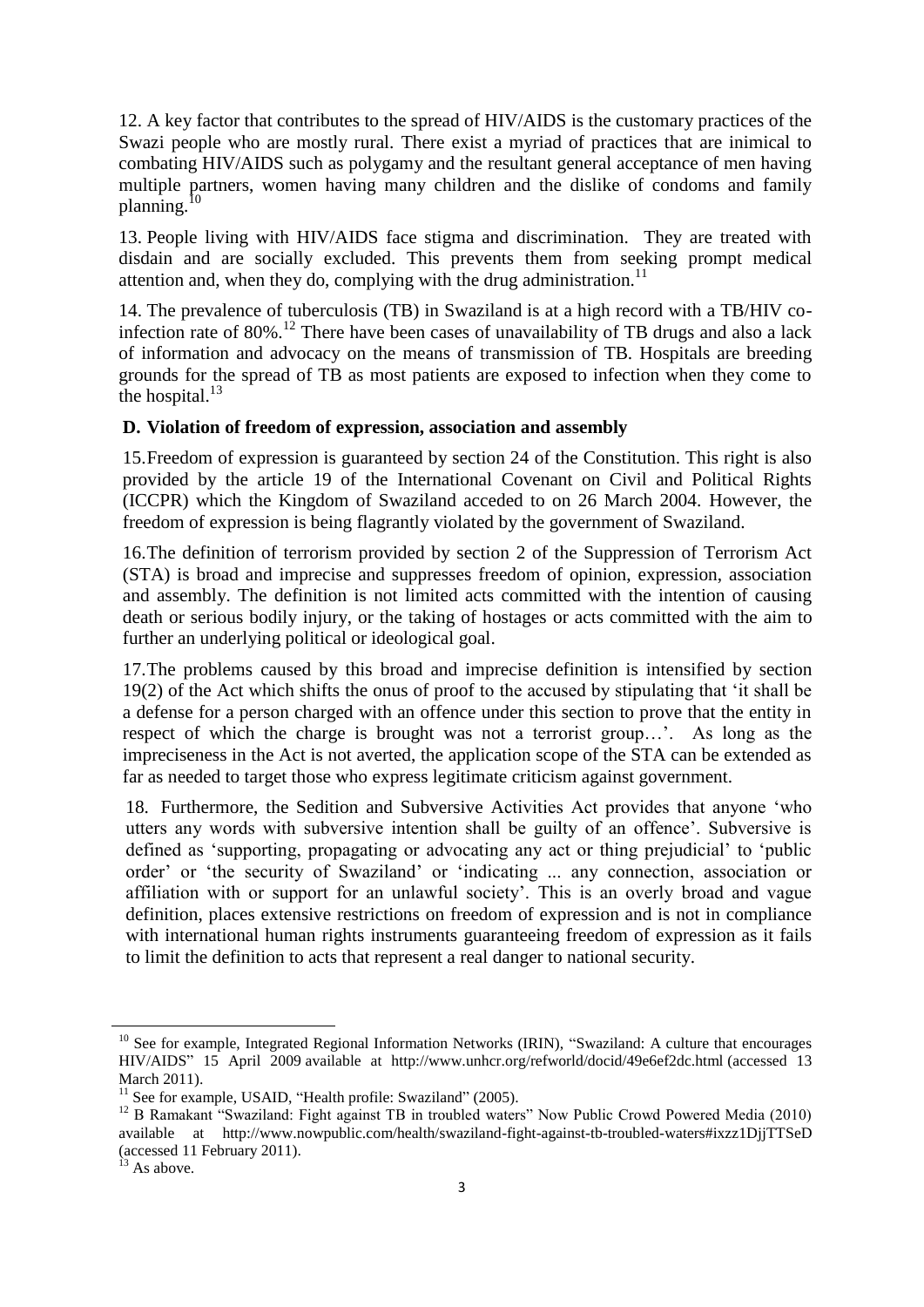19. The lives of journalists are threatened if they report against the government and especially the King. In November 2008, the Attorney General issued warnings of criminal prosecution to journalists who criticised the government and said that they could be considered as supporting terrorists and consequently be arrested under the STA.<sup>14</sup>

20. Mr Masuku, the president of People"s United Democratic Movement (PUDEMO), a political party which has been banned by the government in November 2008 under STA, had been detained since 15 November 2008 on charges of terrorism and sedition until his acquittal for lack of evidence on 21 September 2009.<sup>15</sup> This is a clear demonstration of the intended abuse of the STA which includes a very broad definition of terrorism that could and has been used to criminalise legitimate political opposition.

21. The President of the Senate Chamber, Gelane Zwane received international travel bans for criticising Swaziland's Prime Minister, Barnabas Dlamini on 26 February 2010.<sup>16</sup> On 3 June 2009, a Swazi human rights lawyer named Thulani Maseko was arrested under section 5 of the Sedition and Subversive Activities Act. The apprehension of Mr Maseko is connected with a statement he made on Workers" Day in 2009 in which he is alleged to have portrayed as freedom fighters two men who died in 2008 in what the government claims to have been a botched terrorist attack.<sup>17</sup> Mr Maseko was later released on bail and his case still pending until now. He is allowed to travel on condition that every time he leaves Swaziland, he has to inform the police and Director Public Prosecution.

22. Freedom of assembly is guaranteed by section 25 of Swaziland"s Constitution and Article 21 of the ICCPR. This, however, did not prevent police in Swaziland from violating this freedom with impunity. On 29 January 2010, students demonstrating against the government"s proposals to reduce funds allocated to education were shot at by the police. This was followed by the detention of some of the students on 10 February.<sup>18</sup> It has been alleged by the Swaziland Solidarity Network (SSN) that a student was arrested and tortured by the police and charged with contravening section 19 of the STA.<sup>19</sup>

23. Freedom of association which is guaranteed by section 25 of the Constitution of Swaziland as well as article 22 of the ICCPR is also infringed by the government. Due to arrests, torture and killing of members of opposition parties most of the citizens are scared of participating in politics of any kind. And when they do participate they are constantly arrested by the security agencies under suspicions of terrorism and tortured. Sipho Jele, a member of PUDEMO was arrested on 1 May 2010 for wearing a t-shirt with a PUDEMOlogo. On 4 May 2010, he was found hanging dead in the toilet of Sidvwashini Correctional Services.<sup>20</sup>

<sup>15</sup> "Mario Masuku a free man" *Times of Swaziland* (2009) available at

**.** 

<sup>&</sup>lt;sup>14</sup> US Department of State ["2009 Country Reports on Human Rights Practices"](http://www.state.gov/g/drl/rls/hrrpt/2009/index.htm)11 March 2010 available at <http://www.state.gov/g/drl/rls/hrrpt/2009/af/135979.htm> (accessed 6 February 2011).

<http://www.times.co.sz/index.php?news=10788> (accessed 6 March 2011).

<sup>&</sup>lt;sup>16</sup> Action for Southern Africa (ACTSA) "Swaziland: Democracy and Rights Update" (2010) available at [www.actsa.org/.../Democracy%20and%20Rights%20in%20Swaziland%202010%20update.pd.](http://www.actsa.org/.../Democracy%20and%20Rights%20in%20Swaziland%202010%20update.pd).. (accessed on 6 February 2011).

<sup>&</sup>lt;sup>17</sup> Mr Maseko is an alumnus of the Centre for Human Rights. On 5 June 2009, the Centre produced a Media Release calling for release of Mr Maseko. The Media release is available on line, at [http://www.chr.up.ac.za/images/files/news/press/press\\_release\\_release\\_swzi\\_hr\\_lawyer\\_5june\\_2009.pdf](http://www.chr.up.ac.za/images/files/news/press/press_release_release_swzi_hr_lawyer_5june_2009.pdf) (accessed on 7 March 2011).

<sup>18</sup> Action for Southern Africa (ACTSA) "Swaziland: Democracy and Rights Update" (n 22 above).

 $19$  As above.

**<sup>20</sup> "**Swazi party leader killed in jail" *News24,* 5 May 2010 available at

<http://www.news24.com/Africa/News/Swazi-party-leader-killed-in-jail-20100506> (accessed 13 March 2011).